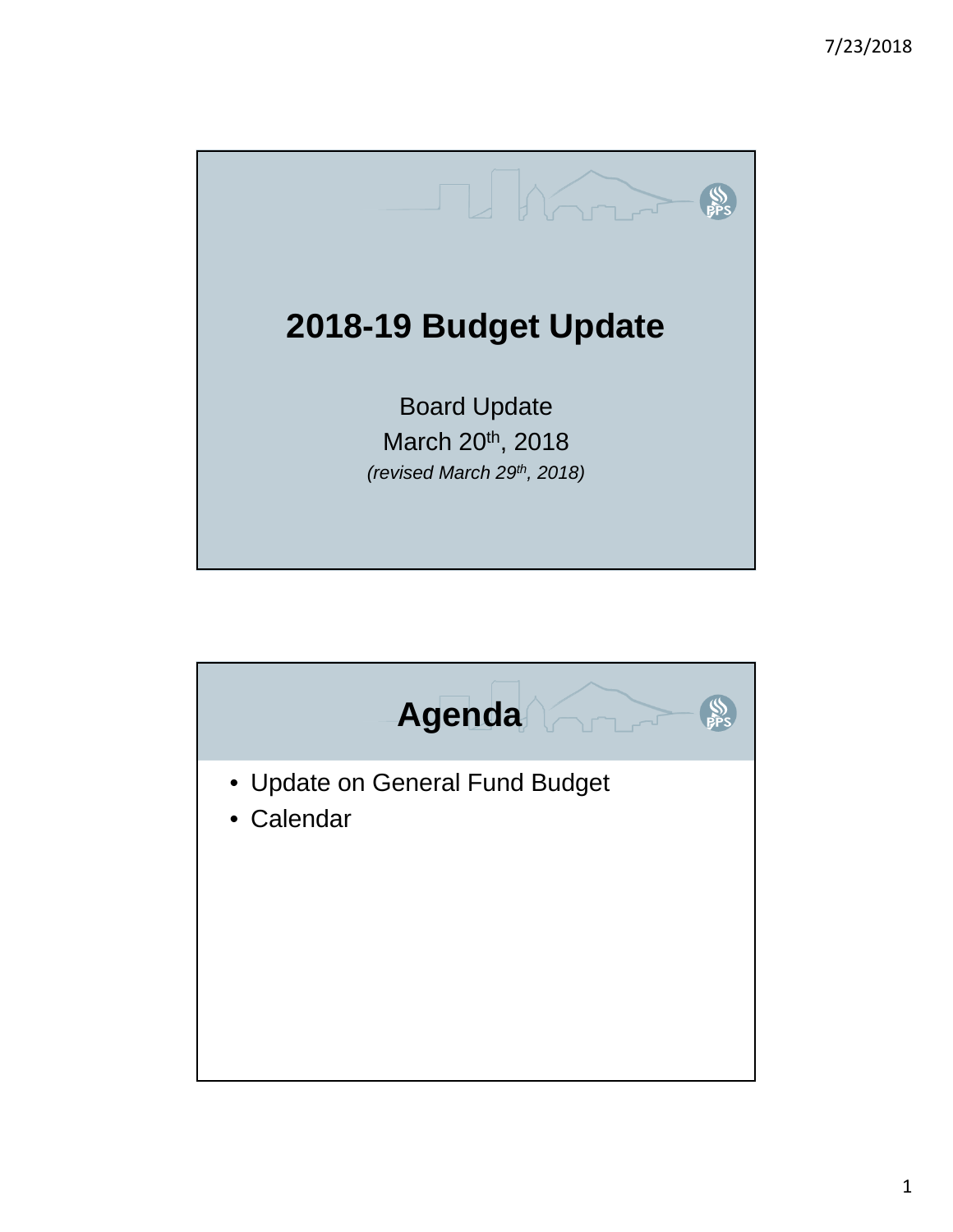|                                                     |                      | <b>Budget Progress</b>                                                                                                           |
|-----------------------------------------------------|----------------------|----------------------------------------------------------------------------------------------------------------------------------|
| <b>Budget Element</b>                               | % Complete<br>(Est.) | <b>Primary Factors</b>                                                                                                           |
| Revenue                                             | 90%                  | 2017-18 Ending Fund Balance<br><b>State School Fund</b><br><b>Local Option Revenue</b><br>Non-FTE Budget (Consolidated)<br>Other |
| <b>School Site Budget</b>                           | 95%                  | <b>Improved Staffing Model</b><br>Teacher Pay Increases<br>Benefits and Insurance                                                |
| <b>Centrally Managed</b><br><b>School Resources</b> | 80%                  | Levels of Support<br>Pay Increases                                                                                               |
| <b>Central Office</b>                               | 15%                  | FTE Levels and Pay<br><b>Contracted Services</b>                                                                                 |
| Contingency                                         | TBD                  | Target; on trend to goals                                                                                                        |

| <b>General Fund Summary</b>   |    |                            |      |                            |               |
|-------------------------------|----|----------------------------|------|----------------------------|---------------|
| <b>USD</b> in Millions        |    |                            |      |                            |               |
| 2018-19 Financial Summary     |    | <b>Forecast</b><br>2017-18 |      | <b>Analysis</b><br>2018-19 | <b>Change</b> |
| <b>Beginning Balance</b>      | Ś. | 20.0                       | - \$ | 23.3                       | 16%           |
| <b>Total Revenue</b>          |    | 601.7                      |      | 608.7                      |               |
| <b>Total Resources</b>        | \$ | 621.7                      | Ŝ.   | 632.0                      | 2%            |
| <b>Total Expenses</b>         |    | 598.4                      |      | 607.7                      | 2%            |
| <b>Total Expenses</b>         | Ś  | 598.4                      | Ŝ.   | 607.7                      |               |
| <b>Ending Balance/Reserve</b> | Ś  | 23.3                       | Ŝ.   | 24.3                       | 5%            |
| % of Revenue                  |    | 4%                         |      | 4%                         |               |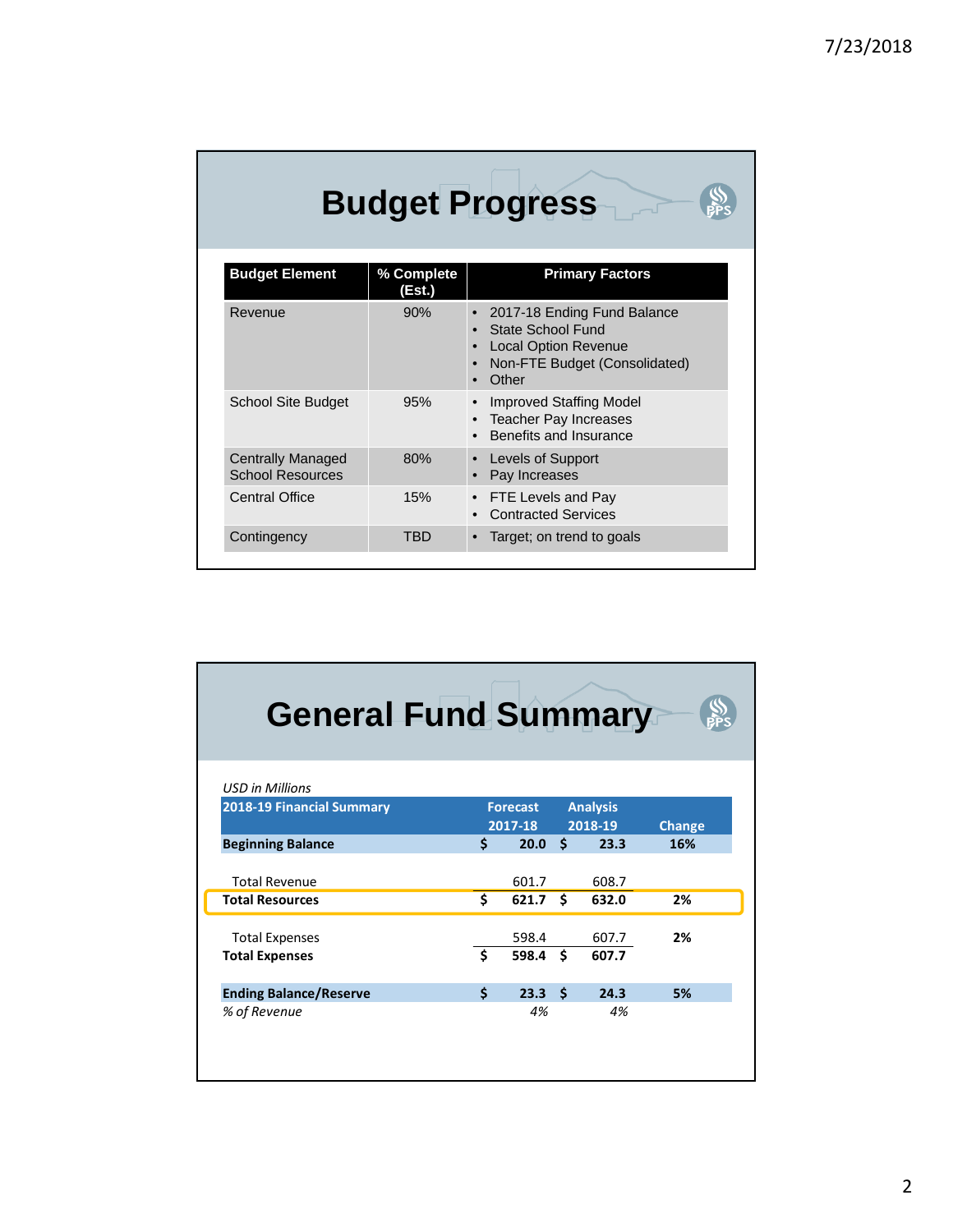| <b>General Fund</b><br><b>USD in Millions</b> |    |                     |            |    |                            |            |
|-----------------------------------------------|----|---------------------|------------|----|----------------------------|------------|
| 2018-19 Expense Analysis                      |    | 2018-19             |            |    | 2018-19                    |            |
| Scenarios-->                                  |    | <b>Roll Forward</b> |            |    | <b>Vacancies/Contracts</b> |            |
|                                               |    | Expense             | <b>FTE</b> |    | Expense                    | <b>FTE</b> |
| <b>Total General Fund Resources</b>           | \$ | 632.0               |            | \$ | 632.0                      |            |
|                                               |    |                     |            |    |                            |            |
| <b>Licensed Staff</b>                         | \$ | 220.6               | $3,122$ \$ |    | 220.6                      | 3,122      |
| <b>Classified Staff</b>                       |    | 44.3                | 1,261      |    | 44.3                       | 1,261      |
| Non-Rep/Leadership                            |    | 56.6                | 590        |    | 51.8                       | 540        |
| Subs, Temps, Extensions                       |    | 18.3                |            |    | 18.3                       |            |
| <b>Total Salaries</b>                         | Ś  | 339.9               | 4.973      | \$ | 335.1                      | 4,923      |
| <b>Total Salaries/Benefits</b>                | \$ | 508.7               |            | \$ | 501.5                      |            |
| <b>Contract Expenses</b>                      | ς. | 78.6                |            | ς. | 69.3                       |            |
| <b>Other Expenses</b>                         |    | 22.7                |            |    | 22.1                       |            |
| Debt Service and Transfers                    |    | 6.0                 |            |    | 6.0                        |            |
| <b>Total Non-Personnel Expenses</b>           | \$ | 107.3               |            | \$ | 97.4                       |            |
| <b>Total Additional Expenditures</b>          | \$ | 8.7                 |            | \$ | 8.7                        |            |
| <b>Total Expenditures</b>                     | \$ | 625                 |            | \$ | 608                        |            |
| Contingency                                   | \$ | 24                  |            | \$ | 24                         |            |
| Surplus/(Shortfall)                           | Ś  | (17)                |            | \$ | $\mathbf{0}$               |            |

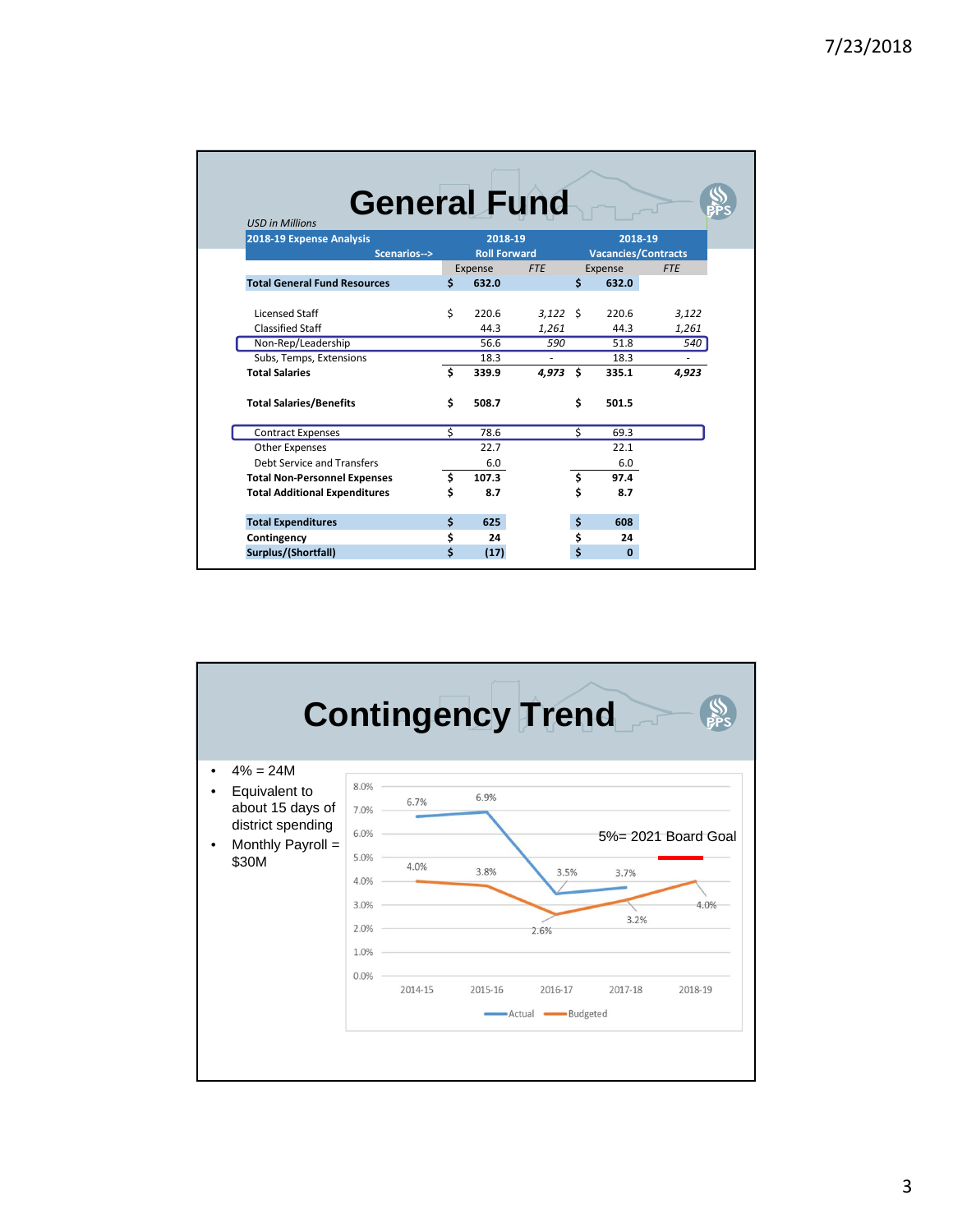

|                                                           | <b>Allocation</b> | <b>School Site Budget</b> |               |
|-----------------------------------------------------------|-------------------|---------------------------|---------------|
|                                                           | 2017-18           | 2018-2019 Budget          | Variance      |
| <b>Estimated Headcount: PAT FTEs</b>                      | 2,273             | 2,324                     | 51            |
| Estimated Headcount: Non-PAT FTEs                         | 450               | 450                       | $\Omega$      |
| Average PPS Base Salary - PAT staff                       | \$69,396          | \$70,957                  | \$1,561       |
| Average PPS Base Salary - Non-PAT<br>staff                | \$57,770          | \$57,770                  | $\Omega$      |
| Total Base Salaries (\$M)                                 | \$183.7           | \$190.9                   | \$7.2         |
| Average Fringe Benefit Rate                               | 25.34%            | 26.36%                    | 1.02%         |
| <b>Estimated Health Insurance:</b><br>PAT FTE/Non-PAT FTE | \$15,252/\$14,209 | \$16,543/\$15,022         | \$1.291/\$813 |
| <b>Total Fringe/Health Insurance Costs</b>                | \$87.6            | \$95.5                    | \$7.9         |
| Estimated Overage Wages (\$M)                             | N/A               | \$2.9                     | \$2.9         |
| Consolidated Spend (\$M)                                  | \$5.3             | \$5.7                     | \$0.4         |
| Total School Site Budget (\$M)                            | \$276.6           | \$295.1                   | \$18.4        |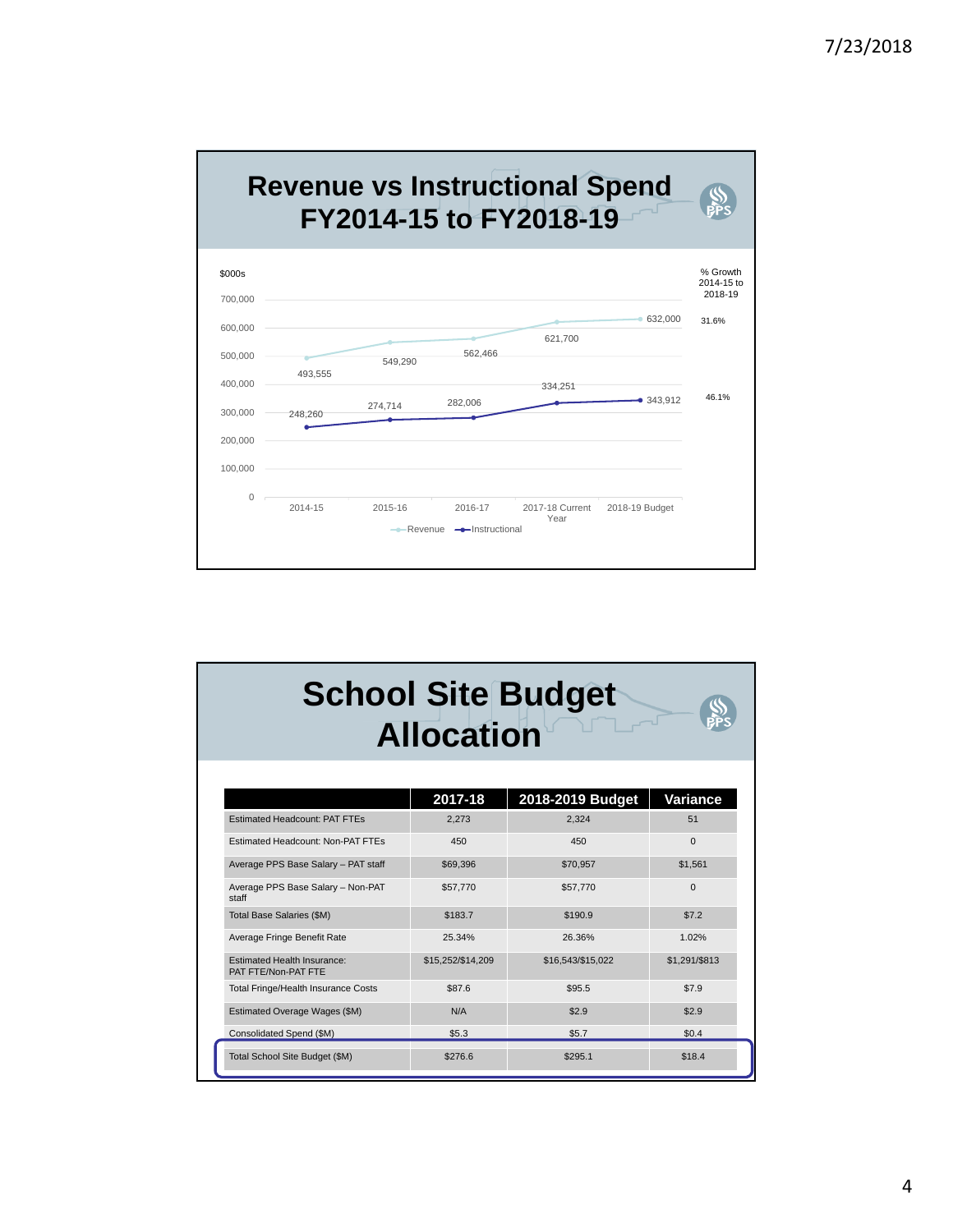

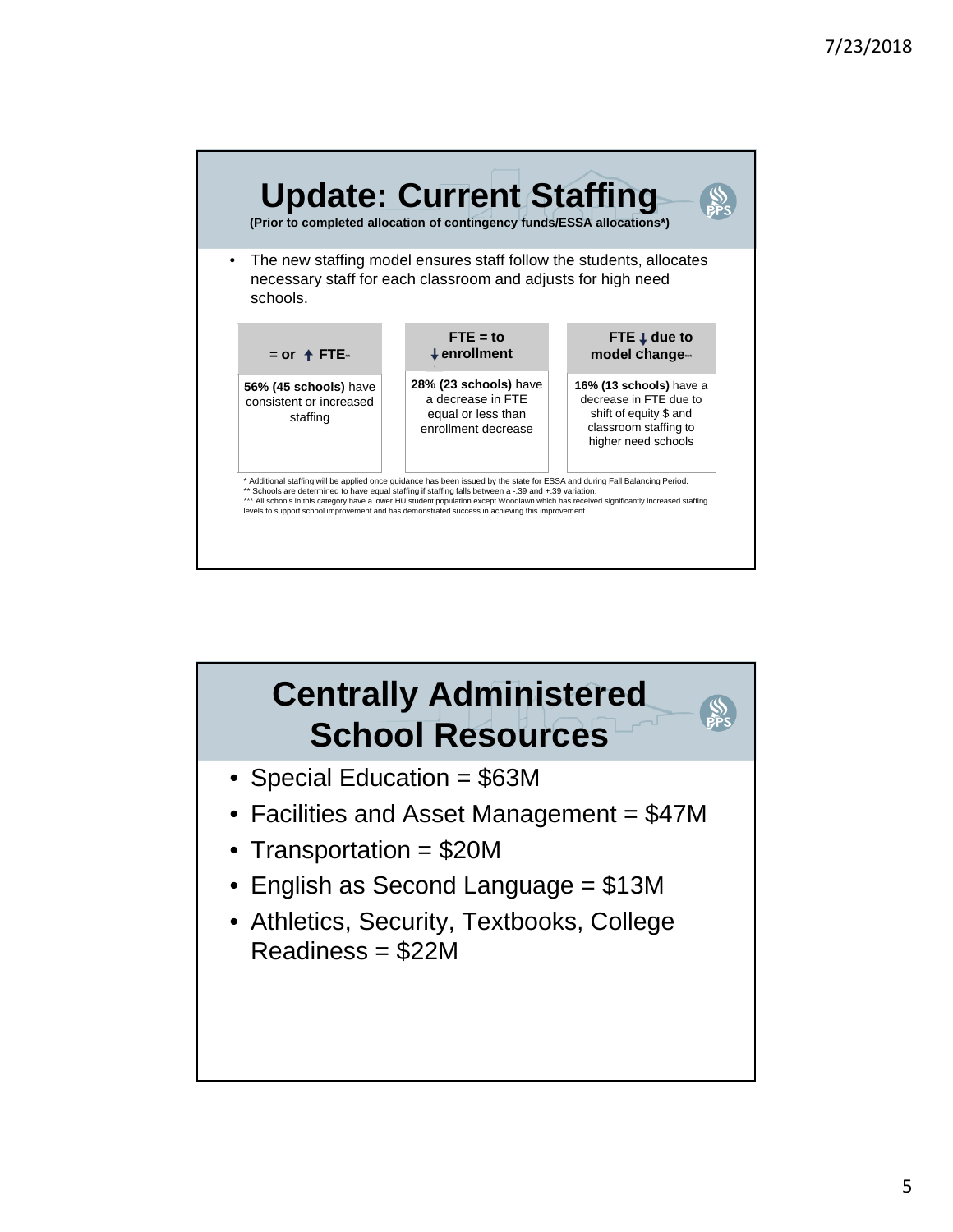

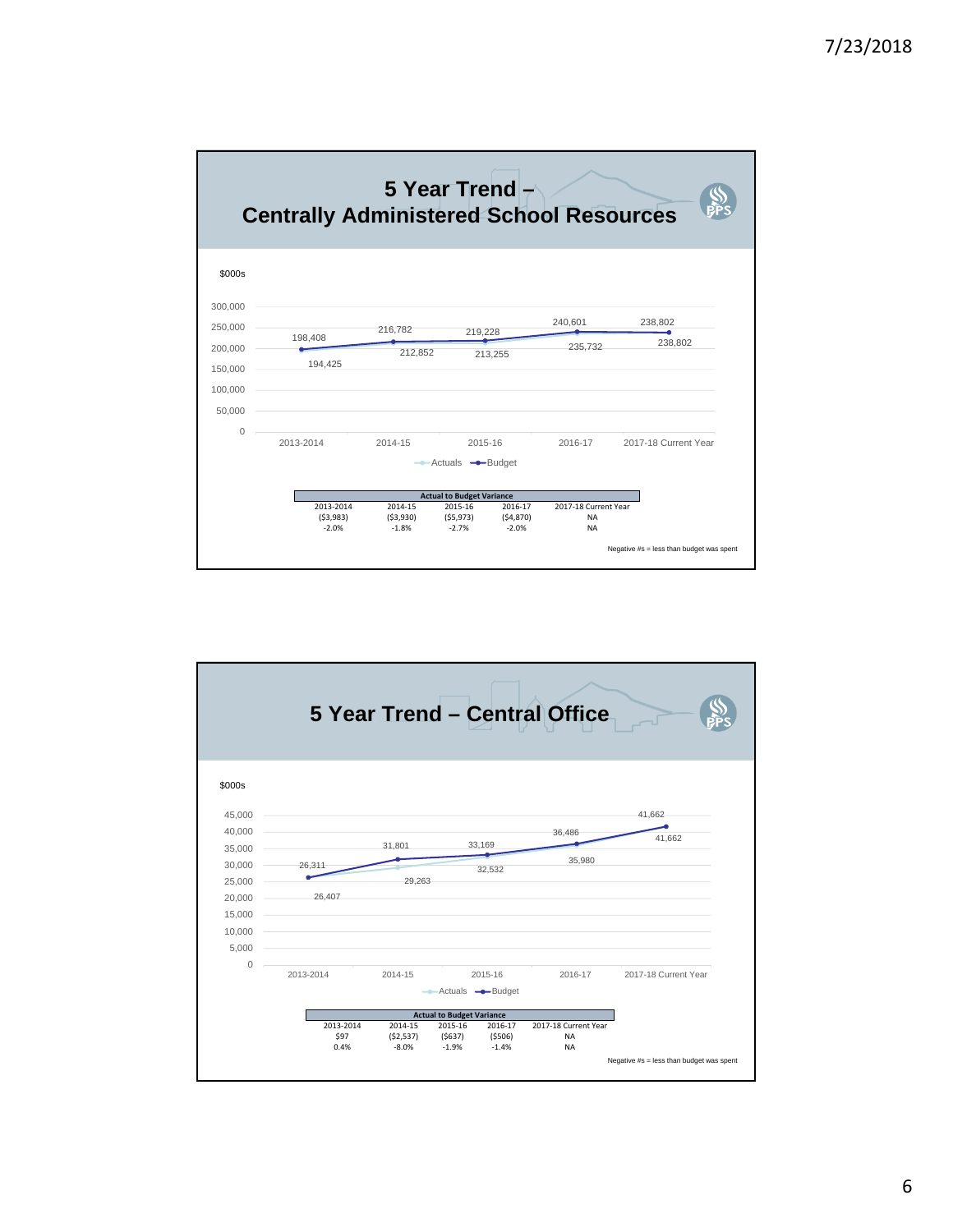| <b>Additional Needs</b>             |    |       |  |
|-------------------------------------|----|-------|--|
| <b>USD</b> in Millions              |    |       |  |
| Class Size Overage                  | \$ | 2.9   |  |
| Multi-Tiered Systems of Support     |    | 2.0   |  |
| <b>Two Additional School Days</b>   |    | 1.0   |  |
| Middle School Transition            |    | 1.9   |  |
| <b>Bus Contract Expiration</b>      |    | 1.2   |  |
| City Ends Bus Ticket Subsidy        |    | 0.7   |  |
| <b>State Outdoor School Funding</b> |    | (1.0) |  |
| <b>Grant Shortfalls</b>             |    | TBD   |  |
| <b>Total Additional</b>             | Ś  | 8.7   |  |
|                                     |    |       |  |

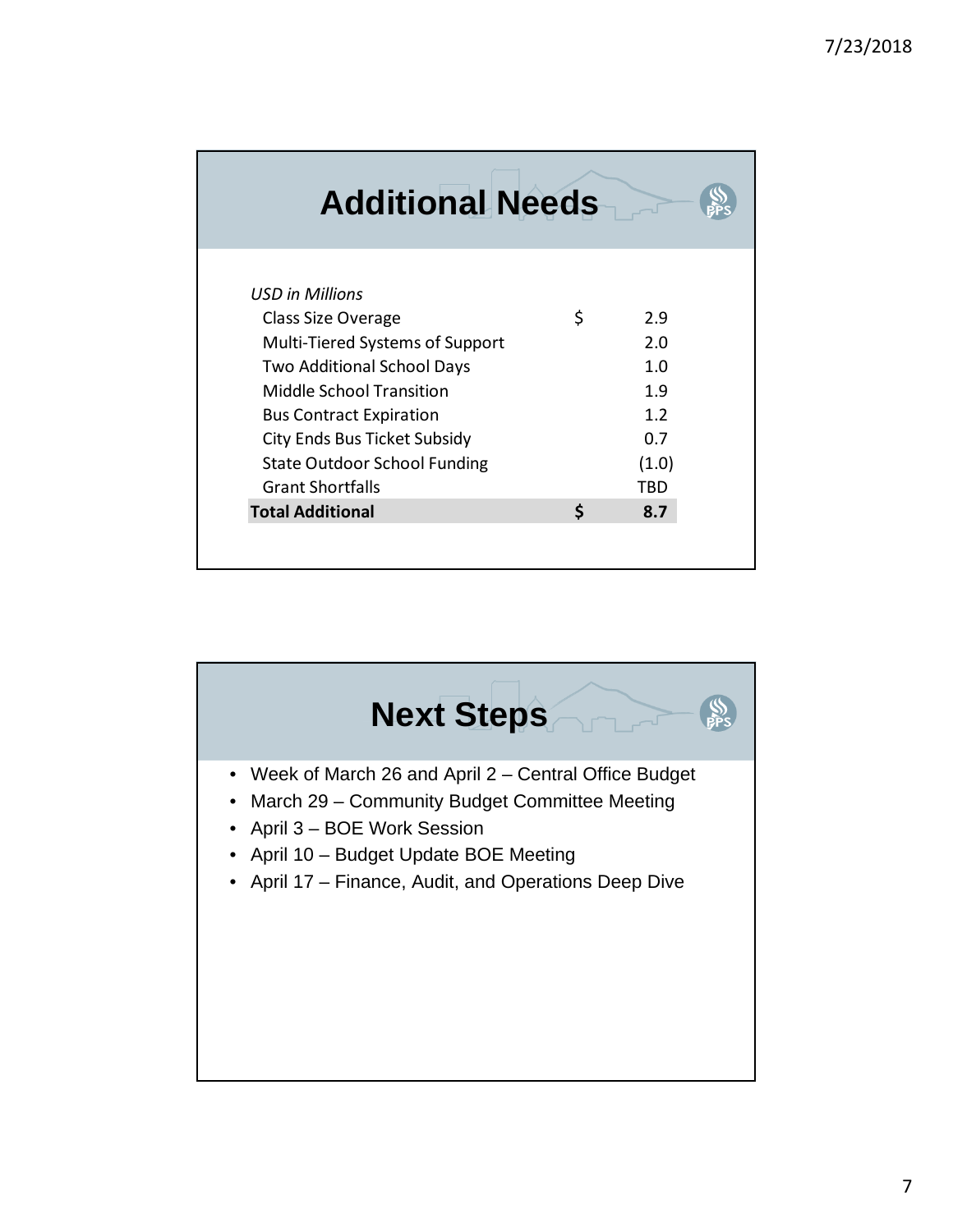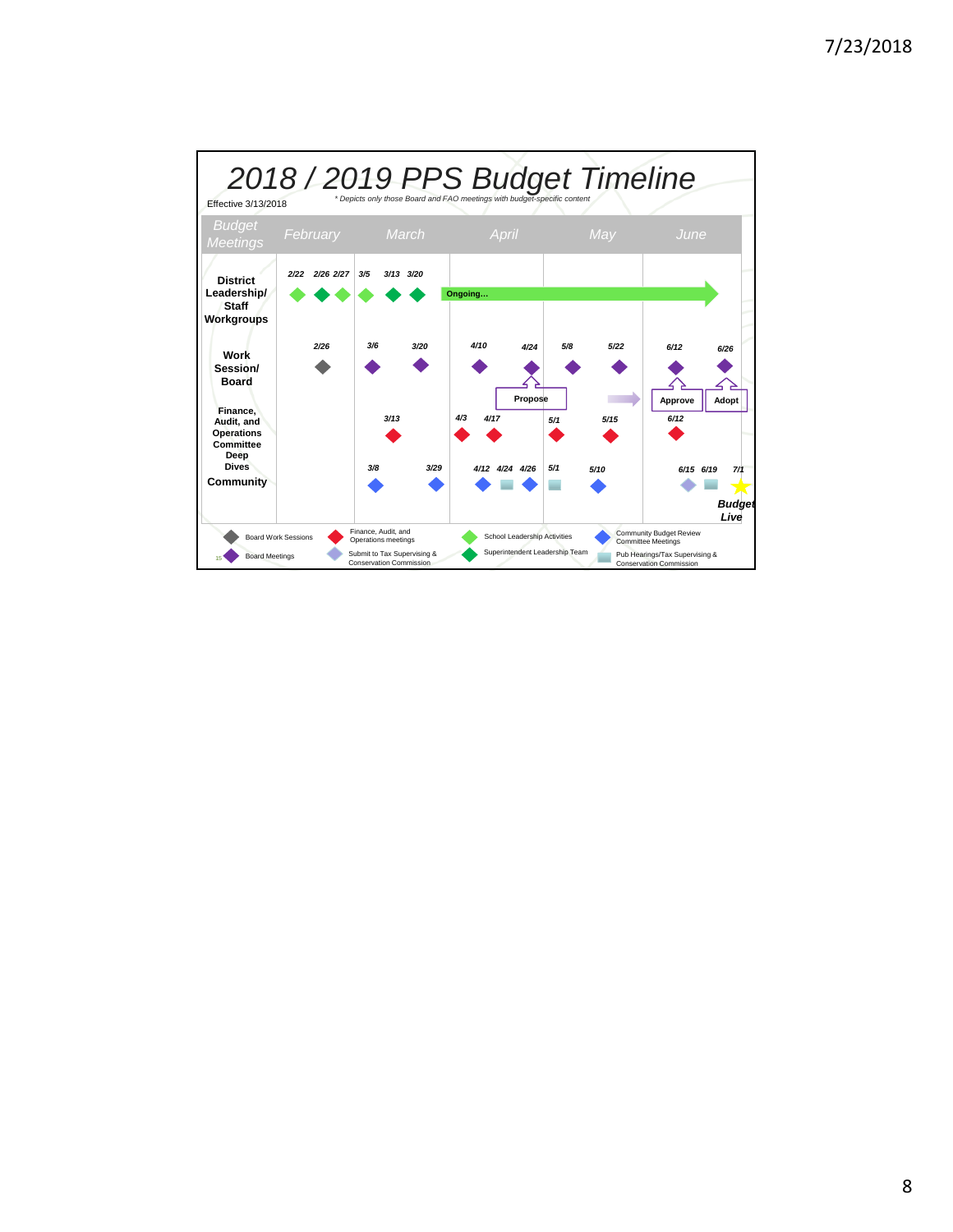Portland Public Schools 2018‐19 Year to

T

|                     | Schools 2018-19 Year to Year Change in Gen Fund, SpEd Learning Center, ESL, Title 1, and Measure 98 : |                |                       |                    |         | /2/2018  |
|---------------------|-------------------------------------------------------------------------------------------------------|----------------|-----------------------|--------------------|---------|----------|
| <b>Demographics</b> | General Fund                                                                                          | <b>SPED LC</b> | w                     | <b>Title-I FTE</b> | M98 FTE |          |
|                     | 1.11                                                                                                  | $\sim$         | a)<br>a»<br><b>DO</b> |                    |         | $\sigma$ |

|                    |                      |                                                                 | <b>Demographics</b>                    |                                          |                   | <b>General Fund</b>             |                            | <b>SPED LC</b>      |                                    |                                                    | <b>ESL</b>                                        |                                         | <b>Title-I FTE</b> |                                                    |                | M98 FTE                            |                  |
|--------------------|----------------------|-----------------------------------------------------------------|----------------------------------------|------------------------------------------|-------------------|---------------------------------|----------------------------|---------------------|------------------------------------|----------------------------------------------------|---------------------------------------------------|-----------------------------------------|--------------------|----------------------------------------------------|----------------|------------------------------------|------------------|
| Grade Span (18-19) | School / Program     | Direct Cert<br>Free<br>৯<br>თ<br><b>Meals by</b><br>ထင်္<br>201 | from Current Year<br>Change<br>Student | 크.<br><b>Enrollment</b><br>Change i<br>ৼ | 2018-19 Total FTE | FTE Change from<br>Current Year | Ë<br>Change in<br>$\aleph$ | 2018-19 LC Teachers | FTE Change from<br>Year<br>Current | ESL Students Change<br><b>Current Year</b><br>from | ESL Teacher Change<br><b>Current Year</b><br>from | Change from<br>Current Year<br>₷<br>ESL | 2018-19 Prelim     | <b>Current Year</b><br>from<br>Change <sup>-</sup> | 2018-19 Prelim | Change from<br><b>Current Year</b> | FTE Change Total |
| $K-5$              | Abernethy            | 5%                                                              | $-5$                                   | $-1%$                                    | 24.20             | $-2.50$                         | $-9%$                      | 1.50                |                                    | $\boldsymbol{0}$                                   |                                                   |                                         |                    |                                                    |                |                                    | $-2.50$          |
| $K-5$              | Ainsworth            | 2%                                                              | 12                                     | 2%                                       | 32.35             | 0.67                            | 2%                         | 1.00                |                                    | 16                                                 | 0.50                                              |                                         |                    |                                                    |                |                                    | 1.17             |
| $K-5$              | Alameda              | 3%                                                              | $-30$                                  | $-4%$                                    | 35.05             | 0.21                            | 1%                         | 1.50                | 0.50                               | $\boldsymbol{0}$                                   |                                                   |                                         |                    |                                                    |                |                                    | 0.71             |
| K-5                | Atkinson             | 16%                                                             | $-28$                                  | $-6%$                                    | 24.70             | 1.07                            | 5%                         | 1.00                |                                    | $-17$                                              | $-0.50$                                           |                                         |                    |                                                    |                |                                    | 0.57             |
| $K-5$              | Beach                | 27%                                                             | $-24$                                  | $-5%$                                    | 26.95             | $-1.11$                         | $-4%$                      | 1.00                |                                    | $-11$                                              | $-0.50$                                           |                                         |                    |                                                    |                |                                    | $-1.61$          |
| K-5                | Boise-Eliot/Humboldt | 61%                                                             | $-169$                                 | $-33%$                                   | 23.50             | $-12.00$                        | $-34%$                     | 1.00                | $-1.00$                            | $-20$                                              | $-1.25$                                           |                                         | 3.63               | $-0.31$                                            |                |                                    | $-14.56$         |
| $K-5$              | <b>Bridlemile</b>    | 8%                                                              | 22                                     | 4%                                       | 26.90             | 1.02                            | 4%                         | 1.00                |                                    | $\boldsymbol{0}$                                   |                                                   |                                         |                    |                                                    |                |                                    | $1.02\,$         |
| $K-5$              | <b>Buckman</b>       | 19%                                                             | $-4$                                   | $-1%$                                    | 25.70             | 0.95                            | 4%                         | 1.50                | 0.50                               | $-2$                                               |                                                   |                                         |                    |                                                    |                |                                    | 1.45             |
| $K-5$              | Capitol Hill         | 13%                                                             | $-10$                                  | $-2%$                                    | 23.70             | 1.20                            | 5%                         | 1.00                |                                    | $\overline{4}$                                     |                                                   |                                         |                    |                                                    |                |                                    | $1.20\,$         |
| K-5                | Chapman              | 18%                                                             | $-32$                                  | $-6%$                                    | 28.71             | $-3.45$                         | $-11%$                     | 1.50                | 0.50                               | $\pmb{0}$                                          |                                                   | $-0.22$                                 |                    |                                                    |                |                                    | $-3.17$          |
| $K-5$              | Chief Joseph         | 23%                                                             | $-11$                                  | $-3%$                                    | 20.00             | $-2.25$                         | $-10%$                     | 1.00                |                                    | $-6$                                               |                                                   |                                         |                    |                                                    |                |                                    | $-2.25$          |
| K-5                | Duniway              | 6%                                                              | $-30$                                  | $-6%$                                    | 25.40             | $-0.35$                         | $-1%$                      | 1.50                | 0.50                               | $\mathbf{3}$                                       |                                                   |                                         |                    |                                                    |                |                                    | 0.15             |
| $K-5$              | Forest Park          | 1%                                                              | 22                                     | 5%                                       | 24.90             | 2.65                            | 12%                        | 1.00                |                                    | 10                                                 | 0.25                                              |                                         |                    |                                                    |                |                                    | 2.90             |
| $K-5$              | Glencoe              | 12%                                                             | $-18$                                  | $-4%$                                    | 23.70             | 0.20                            | 1%                         | 1.00                | $-0.50$                            | 5                                                  |                                                   |                                         |                    |                                                    |                |                                    | $-0.30$          |
| $K-5$              | Grout                | 37%                                                             | $\sqrt{6}$                             | 2%                                       | 25.95             | 1.52                            | 6%                         | 1.50                |                                    | 14                                                 | 0.50                                              |                                         |                    | $-1.82$                                            |                |                                    | 0.20             |
| $K-5$              | Irvington            | 14%                                                             | $-76$                                  | $-17%$                                   | 23.20             | $-2.55$                         | $-10%$                     | 1.00                | $-1.00$                            | $-4$                                               | $-0.25$                                           |                                         |                    |                                                    |                |                                    | $-3.80$          |
| $K-5$              | James John           | 44%                                                             | $-49$                                  | $-12%$                                   | 23.75             | $-0.50$                         | $-2%$                      | 1.50                |                                    | $-19$                                              | $-0.50$                                           |                                         | 1.63               | $-0.36$                                            |                |                                    | $-1.36$          |
| $K-5$              | Kelly                | 45%                                                             | $-49$                                  | $-9%$                                    | 33.65             | $-1.60$                         | $-5%$                      | 1.50                |                                    | $-23$                                              | $-0.50$                                           | $-0.22$                                 | 1.50               | $-0.30$                                            |                |                                    | $-2.62$          |
| $K-5$              | Lee                  | 46%                                                             | $-144$                                 | $-32%$                                   | 21.85             | $-8.23$                         | $-27%$                     | 1.00                | $-0.50$                            | $-28$                                              | $-0.50$                                           | $-0.22$                                 | 1.50               |                                                    |                |                                    | $-9.45$          |
| $K-5$              | Lewis                | 14%                                                             | $-30$                                  | $-7%$                                    | 21.00             | $-2.50$                         | $-11%$                     | 1.50                |                                    | $-3$                                               |                                                   |                                         |                    |                                                    |                |                                    | $-2.50$          |
| $K-5$              | Llewellyn            | 5%                                                              | $-27$                                  | $-5%$                                    | 23.70             | $-0.33$                         | $-1%$                      | 1.50                | 0.50                               | $\boldsymbol{0}$                                   |                                                   |                                         |                    |                                                    |                |                                    | 0.17             |
| $K-5$              | Maplewood            | 9%                                                              | $-9$                                   | $-2%$                                    | 21.50             | 0.50                            | 2%                         | 1.00                |                                    | $-4$                                               |                                                   |                                         |                    |                                                    |                |                                    | 0.50             |
| $K-5$              | Markham              | 33%                                                             | 25                                     | 6%                                       | 27.45             | 1.61                            | 6%                         | 1.50                | 0.50                               | $-10$                                              | $-0.50$                                           |                                         |                    | $-1.91$                                            |                |                                    | $-0.30$          |
| K-5                | MLK Jr               | 52%                                                             | $-80$                                  | $-21%$                                   | 25.00             | $-6.13$                         | $-20%$                     | 1.00                | $-0.50$                            | $-19$                                              | $-1.00$                                           |                                         | 3.24               | $-0.56$                                            |                |                                    | $-8.19$          |
| $K-5$              | Peninsula            | 35%                                                             | $-1$                                   | 0%                                       | 20.30             | 0.30                            | 2%                         | 1.00                | $-0.50$                            | $-10$                                              | $-0.50$                                           |                                         |                    | $-0.88$                                            |                |                                    | $-1.58$          |
| K-5                | Richmond             | 3%                                                              | -4                                     | $-1%$                                    | 31.85             | 1.10                            | 4%                         | 1.00                | 0.50                               | 5                                                  |                                                   |                                         |                    |                                                    |                |                                    | 1.60             |
| $K-5$              | Rieke                | 7%                                                              | $-12$                                  | $-3%$                                    | 20.50             | $-0.85$                         | $-4%$                      | 1.50                | 0.50                               | $-2$                                               |                                                   |                                         |                    |                                                    |                |                                    | $-0.35$          |
| $K-5$              | Rigler               | 66%                                                             | $-130$                                 | $-27%$                                   | 25.50             | $-6.00$                         | $-19%$                     | 1.50                |                                    | $-79$                                              | $-1.50$                                           | $-0.44$                                 | 1.75               | 0.50                                               |                |                                    | $-7.44$          |
| $K-5$              | Rose City Park       | 16%                                                             | 567                                    |                                          | 33.60             | 33.60                           |                            | 1.50                |                                    | 76                                                 | 2.00                                              | 0.44                                    |                    |                                                    |                |                                    | 36.04            |
| $K-5$              | Rosa Parks           | 80%                                                             | $-38$                                  | $-13%$                                   | 21.35             | $-3.40$                         | $-14%$                     | 1.00                | $-0.50$                            | $-21$                                              | $-0.50$                                           |                                         | 1.95               | 0.41                                               |                |                                    | $-3.99$          |
|                    | K-5 Sabin            | 12%                                                             | $-121$                                 | $-22%$                                   | 23.70             | $-9.09$                         | $-28%$                     | 1.00                | $-0.50$                            | $-2$                                               |                                                   |                                         |                    |                                                    |                |                                    | $-9.59$          |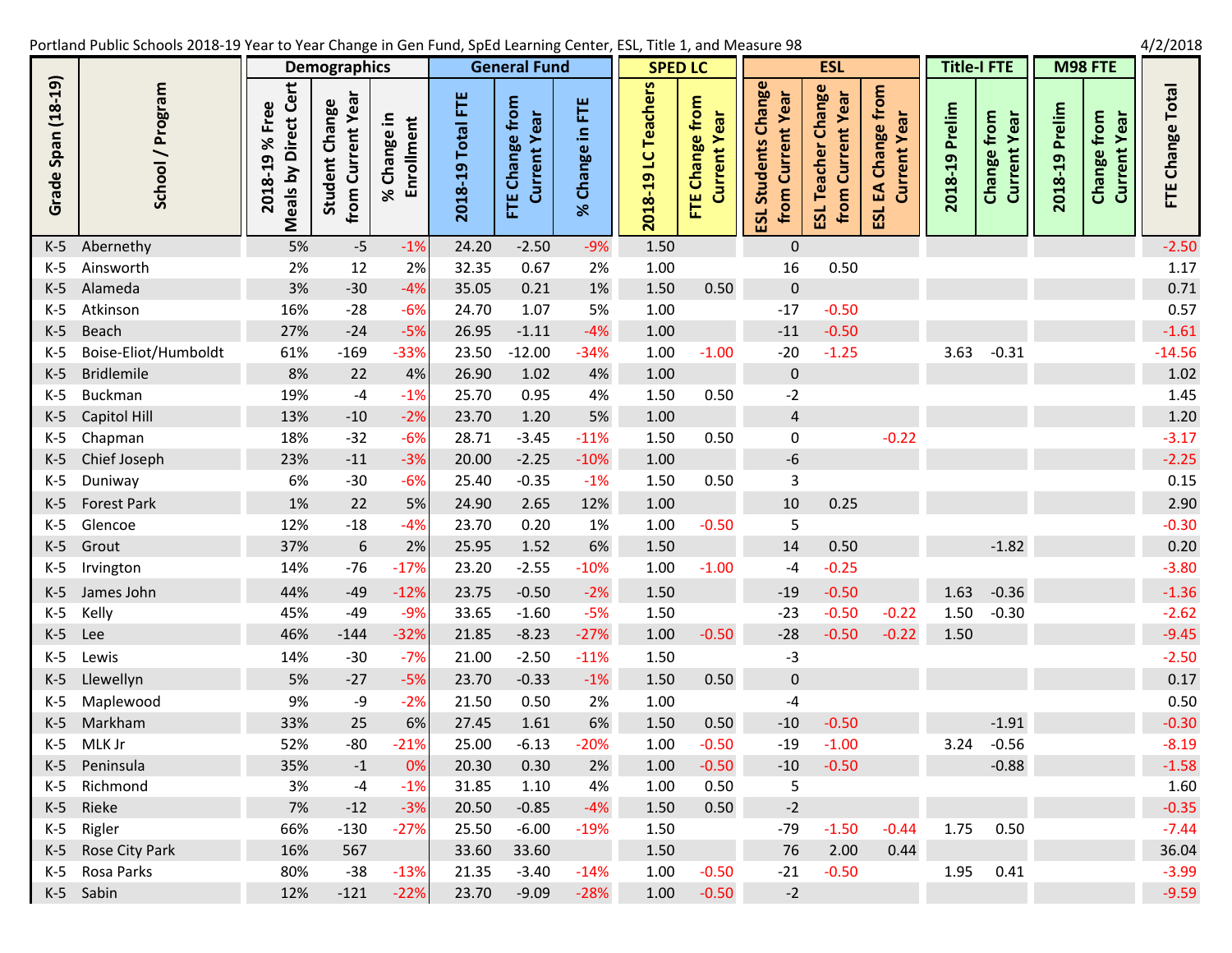### Portland Public Schools 2018‐19 Year to

**Grade Span (18 ‐19)**

| Schools 2018-19 Year to Year Change in Gen Fund, SpEd Learning Center, ESL, Title 1, and Measure 98 |                                                                                    |                                                           |                                                 |                            |                                                                             |                                |                                                  |                                     |                                                                 |                                                                                            |                                                                        |                              |                                          |                                                 |                                                         | 4/2/2018                                   |  |
|-----------------------------------------------------------------------------------------------------|------------------------------------------------------------------------------------|-----------------------------------------------------------|-------------------------------------------------|----------------------------|-----------------------------------------------------------------------------|--------------------------------|--------------------------------------------------|-------------------------------------|-----------------------------------------------------------------|--------------------------------------------------------------------------------------------|------------------------------------------------------------------------|------------------------------|------------------------------------------|-------------------------------------------------|---------------------------------------------------------|--------------------------------------------|--|
|                                                                                                     |                                                                                    | <b>Demographics</b>                                       |                                                 |                            | <b>General Fund</b>                                                         |                                | <b>SPED LC</b>                                   |                                     |                                                                 | <b>ESL</b>                                                                                 |                                                                        |                              | <b>Title-I FTE</b>                       |                                                 | M98 FTE                                                 |                                            |  |
| nglgo<br>៑<br>Ō<br>_<br>აე                                                                          | Φ<br>Φ<br>ပ<br>ω<br>ゼ<br>৯<br>≟.<br>۵<br>თ<br>↽<br><u>ځ</u><br>∞<br>eals<br>↽<br>o | Yea<br>nge<br>Ghai<br>Ë<br>ω<br>Student<br>Е<br>Ō<br>from | ⊭<br>Φ<br>စ္မွ<br><b>e1</b><br>O<br>ں<br>ৼ<br>ш | ш<br>ota<br>თ<br>H<br>2018 | O<br><b>ea</b><br>ω<br>50<br>だ<br>ၑ<br>ω<br>O<br>ш<br>$\mathbf \omega$<br>щ | 쁀<br>.≘<br>nge<br>æ<br>ౘ<br>৯ৎ | <b>Teache</b><br>ပ<br>$\overline{a}$<br>œ<br>201 | from<br>සි<br>Change<br>ω<br>ш<br>뉸 | ange<br>ă<br>$\mathbf{\omega}$<br>den<br>$\epsilon$<br>Ū<br>ESL | hange<br>ā<br>$\mathbf{\omega}$<br>ቹ<br>$\overline{\mathbf{C}}$<br>ache<br>ူ<br>from<br>51 | ε<br>តូ<br>⊷<br><u>ဖွ</u> စ<br>Ξ<br><u>مر</u><br>حا<br>ω<br>ิธี<br>ESL | reli<br>O.<br>თ<br>H<br>2018 | from<br>සි<br>nge<br>ω<br>Chai<br>$\cup$ | 들<br>$\mathbf{v}$<br>Δ.<br>$\mathbf{a}$<br>2018 | $\epsilon$<br><b>ea</b><br>nge<br>$\omega$<br>Char<br>ں | <b>Total</b><br>nge<br><b>a1</b><br>ರ<br>Ë |  |
|                                                                                                     | 38%                                                                                | $-59$                                                     | $-11%$                                          | 31.65                      | $-3.89$                                                                     | $-11%$                         | 1.00                                             | $-0.50$                             | $-14$                                                           | $-0.50$                                                                                    |                                                                        | 1.91                         | $-0.03$                                  |                                                 |                                                         | $-4.92$                                    |  |
|                                                                                                     | 61%                                                                                | $-41$                                                     | $-10%$                                          | 27.30                      | $-0.70$                                                                     | $-3%$                          | 1.50                                             | 0.50                                | $-11$                                                           |                                                                                            |                                                                        | 2.03                         | $-0.02$                                  |                                                 |                                                         | $-0.22$                                    |  |
| nson                                                                                                | 5%                                                                                 | $-5$                                                      | $-1%$                                           | 21.00                      | 0.50                                                                        | 2%                             | 1.00                                             |                                     | 4                                                               | 0.25                                                                                       |                                                                        |                              |                                          |                                                 |                                                         | 0.75                                       |  |
|                                                                                                     | 44%                                                                                | $-142$                                                    | $-37%$                                          | 19.10                      | $-8.40$                                                                     | $-31%$                         | 1.50                                             |                                     | $-14$                                                           | $-0.50$                                                                                    |                                                                        | 1.20                         | $-0.30$                                  |                                                 |                                                         | $-9.20$                                    |  |

|         |                         | ≥   |              |        |        |          |        | $\overline{N}$ |         | 畄                | ш       | ĩй.     |       |         |          |
|---------|-------------------------|-----|--------------|--------|--------|----------|--------|----------------|---------|------------------|---------|---------|-------|---------|----------|
| $K-5$   | Scott                   | 38% | $-59$        | $-11%$ | 31.65  | $-3.89$  | $-11%$ | 1.00           | $-0.50$ | $-14$            | $-0.50$ |         | 1.91  | $-0.03$ | $-4.92$  |
| $K-5$   | Sitton                  | 61% | $-41$        | $-10%$ | 27.30  | $-0.70$  | $-3%$  | 1.50           | 0.50    | $-11$            |         |         | 2.03  | $-0.02$ | $-0.22$  |
| K-5     | Stephenson              | 5%  | $-5$         | $-1%$  | 21.00  | 0.50     | 2%     | 1.00           |         | $\overline{4}$   | 0.25    |         |       |         | 0.75     |
| $K-5$   | Vestal                  | 44% | $-142$       | $-37%$ | 19.10  | $-8.40$  | $-31%$ | 1.50           |         | $-14$            | $-0.50$ |         | 1.20  | $-0.30$ | $-9.20$  |
| $K-5$   | Whitman                 | 56% | 6            | 2%     | 19.90  | 0.15     | 1%     | 1.50           |         | 14               | 0.50    |         | 0.92  | $-0.26$ | 0.39     |
| $K-5$   | Woodlawn                | 48% | $-2$         | $-1%$  | 21.55  | $-3.20$  | $-13%$ | 1.00           | $-0.50$ | $\overline{3}$   |         | $-0.22$ | 3.19  |         | $-3.92$  |
| $K-5$   | Woodmere                | 45% | 6            | 2%     | 20.35  | $-0.40$  | $-2%$  | 1.50           |         | $-4$             | $-1.00$ | $-0.22$ | 1.00  | 0.26    | $-1.36$  |
| $K-5$   | Woodstock               | 17% | 8            | 1%     | 31.80  | 3.80     | 14%    | 1.00           |         | 9                | 0.50    | 0.22    |       |         | 4.52     |
|         | <b>K-5 SUBTOTAL</b>     |     | $-706$       | $-4%$  | 982.26 | $-28.37$ | $-3%$  | 48.00          | $-1.50$ | $-160$           | $-5.50$ | $-0.88$ | 25.45 | $-5.58$ | $-41.83$ |
| $K-8$   | Arleta                  | 28% | 5            | 1%     | 27.90  | 1.57     | 6%     | 2.00           | 0.50    | $-12$            | $-0.50$ | $-0.22$ |       |         | 1.35     |
| $K-8$   | Astor                   | 25% | $-41$        | $-9%$  | 25.90  | $-2.06$  | $-7%$  | 2.00           | 0.50    | $\mathbf 0$      |         |         |       |         | $-1.56$  |
| $K-8$   | <b>Beverly Cleary</b>   | 6%  | $-150$       | $-17%$ | 39.35  | $-7.18$  | $-15%$ | 2.00           | 0.50    | $-2$             | $-0.25$ |         |       |         | $-6.93$  |
| $K-8$   | <b>Bridger</b>          | 29% | 32           | 6%     | 37.50  | 2.31     | 7%     | 1.50           | $-0.50$ | $\mathbf 1$      |         |         |       | $-1.70$ | 0.11     |
| $K-8$   | César Chávez            | 47% | $-17$        | $-3%$  | 40.20  | $-0.69$  | $-2%$  | 2.00           |         | $-15$            | $-0.50$ |         | 2.02  | $-0.59$ | $-1.78$  |
| $K-8$   | <b>Creative Science</b> | 14% |              | 0%     | 25.73  | $-0.81$  | $-3%$  | 2.00           |         | $\textbf{-1}$    |         |         |       |         | $-0.81$  |
| $K-8$   | Creston                 | 26% | 31           | 9%     | 25.60  | 2.29     | 10%    | 1.50           |         | $\overline{3}$   |         |         |       |         | 2.29     |
| $K-8$   | Faubion                 | 47% | 145          | 29%    | 40.95  | 3.53     | 9%     | 3.00           |         | $-5$             | $-0.50$ |         | 2.36  | $-2.68$ | 0.35     |
| $K-8$   | <b>Harrison Park</b>    | 50% | $-23$        | $-3%$  | 40.70  | $-1.43$  | $-3%$  | 2.00           |         | $-17$            | $-0.50$ |         | 2.50  | $-0.14$ | $-2.07$  |
| $K-8$   | Hayhurst                | 14% | $\mathbf{1}$ | 0%     | 33.35  | $-0.88$  | $-3%$  | 0.50           | 0.50    | -8               |         |         |       |         | $-0.38$  |
| $K-8$   | Laurelhurst             | 7%  | 17           | 3%     | 36.45  | 0.71     | 2%     | 2.00           |         | $\boldsymbol{6}$ |         |         |       |         | 0.71     |
| $K-8$   | Lent                    | 49% | 13           | 3%     | 40.20  | 3.87     | 11%    | 2.00           |         | $\sqrt{4}$       |         |         | 2.00  |         | 3.87     |
| $K-8$   | Marysville              | 48% | 33           | 9%     | 26.40  | 2.05     | 8%     | 2.00           |         | $\overline{3}$   | 0.50    |         | 1.02  | $-0.64$ | 1.91     |
| $K-8$   | Skyline                 | 11% | $-19$        | $-6%$  | 17.85  | $-2.15$  | $-11%$ | 1.00           | $-0.50$ | $-1$             |         |         |       |         | $-2.65$  |
| $K-8$   | Sunnyside Environmenta  | 13% | $-1$         | 0%     | 32.25  | $-1.85$  | $-5%$  | 2.50           | $-0.50$ | $\mathbf 1$      |         |         |       |         | $-2.35$  |
| $K-8$   | Vernon                  | 24% | 63           | 13%    | 34.70  | 3.18     | 10%    | 1.50           |         | $-8$             |         | $-0.22$ |       |         | 2.96     |
| $K-8$   | Winterhaven             | 5%  | $2^{\circ}$  | 1%     | 17.90  | $-1.77$  | $-9%$  | 1.00           |         | 3                |         |         |       |         | $-1.77$  |
|         | <b>K-8 SUBTOTAL</b>     |     | 91           | 1%     | 542.93 | 0.69     | 0%     | 30.50          | 0.50    | $-48$            | $-1.75$ | $-0.44$ | 9.90  | $-5.75$ | $-6.75$  |
| $6 - 8$ | Beaumont                | 24% | 19           | 3%     | 33.00  | 1.92     | 6%     | 2.00           |         | 24               | 0.50    |         |       |         | 2.42     |
| $6-8$   | da Vinci                | 14% | $-15$        | $-3%$  | 23.75  | 0.25     | 1%     | 1.50           |         | $\overline{2}$   |         |         |       |         | 0.25     |
| $6 - 8$ | George                  | 60% | 38           | 10%    | 28.30  | 1.48     | 6%     | 3.00           | 0.50    | 14               | 0.50    |         | 1.01  | 0.23    | 2.71     |
| $6-8$   | Gray                    | 11% | 11           | 2%     | 28.00  | $-0.13$  | 0%     | 2.00           |         | 3                |         |         |       |         | $-0.13$  |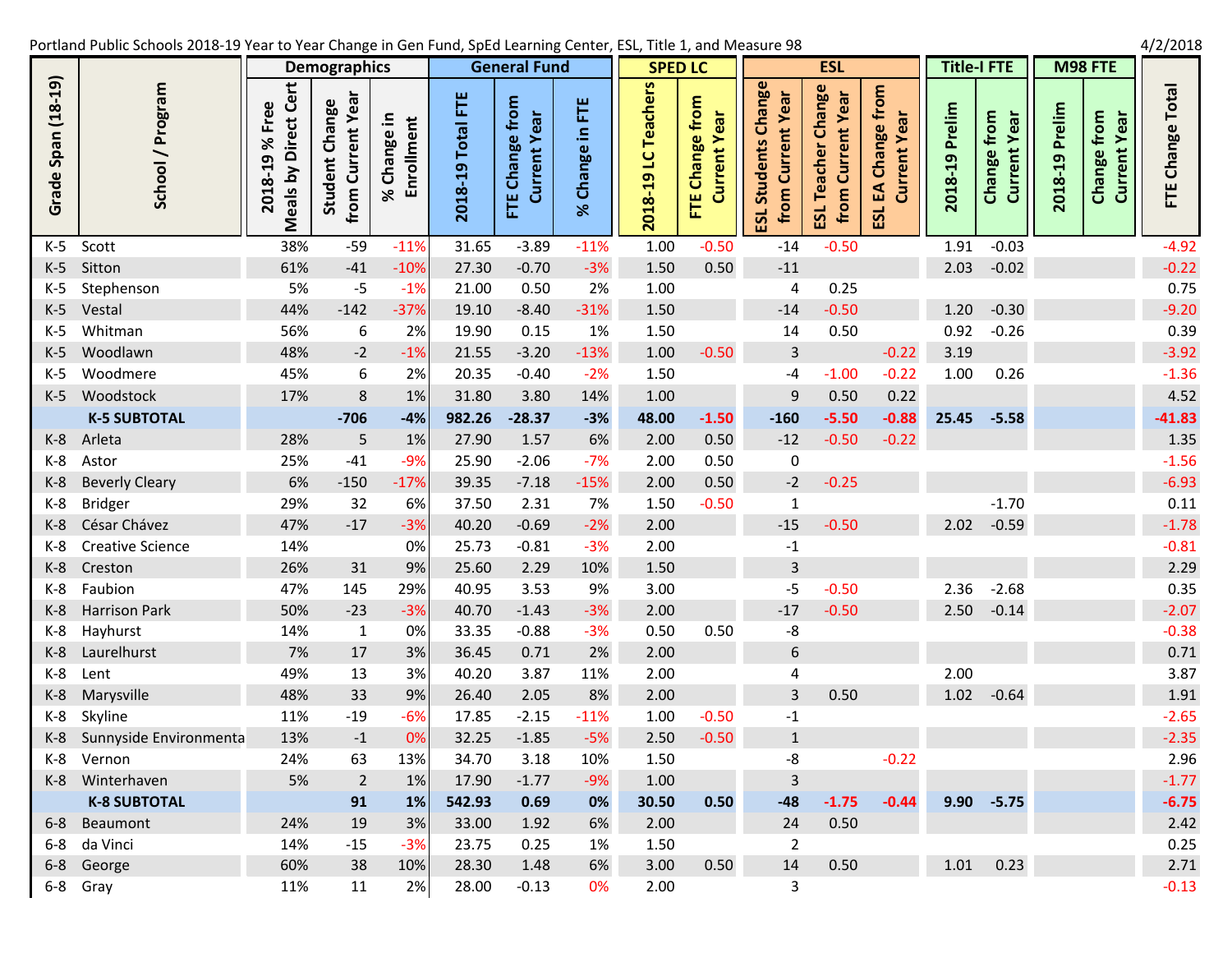Portland Public Schools 2018‐19 Year to Year Change in Gen Fund, SpEd Learning Center, ESL, Title 1, and Measure 98 4/2/2018

|                                 |                     |                                                                                                           |                                  |                                    |                                    |                                                              |                                |                                                                       |                           |                            |                                                            |                                                                                       |                                                                                      |                                        |                                       |                                       | $\cdot$ , –, – – – |
|---------------------------------|---------------------|-----------------------------------------------------------------------------------------------------------|----------------------------------|------------------------------------|------------------------------------|--------------------------------------------------------------|--------------------------------|-----------------------------------------------------------------------|---------------------------|----------------------------|------------------------------------------------------------|---------------------------------------------------------------------------------------|--------------------------------------------------------------------------------------|----------------------------------------|---------------------------------------|---------------------------------------|--------------------|
|                                 |                     |                                                                                                           | <b>Demographics</b>              |                                    |                                    | <b>General Fund</b>                                          |                                | <b>SPED LC</b>                                                        |                           |                            | <b>ESL</b>                                                 |                                                                                       | <b>Title-I FTE</b>                                                                   |                                        |                                       | M98 FTE                               |                    |
| 19)<br>$(18 -$<br>Span<br>Grade | ន្ល                 | ビ<br>$\overline{\mathbf{v}}$<br>စ္ယ<br>ပ<br>ರ<br>ৼ<br>თ<br>↽<br>0<br>$\infty$<br>eals<br><b>201</b><br>ΣĒ | ea<br>nge<br>ent<br>Stud<br>from | $\mathbf{H}$<br>စ္တ<br>៑<br>ပ<br>ৼ | ш<br>ir.<br>otal<br>თ<br>ᆸ<br>2018 | ٤<br>۰<br>සී<br>⇇<br>Φ<br>စ္မွ<br>œ<br>$\mathbf C$<br>ш<br>ᄂ | 뿐<br>글.<br>nge<br>ര<br>ပ<br>৯ৎ | m<br>Ō<br><b>ea</b><br>ပ<br>ഩ<br>$\overline{\phantom{0}}$<br>œ<br>201 | c<br>ω<br>ႜႜႍႍ<br>ర్<br>Ë | nge<br>ear<br>ത<br>ठ<br>នួ | nge<br>$\bar{\mathbf{a}}$<br><b>G</b><br>ă<br>동<br>이<br>51 | <b>From</b><br>ര<br>ω<br>စ္မွ<br><b>Ed</b><br>c<br>$\mathbf \omega$<br>⋾<br>ิธิ<br>53 | $\bar{\boldsymbol{\epsilon}}$<br>ω<br>o.<br>െ<br>ᆗ<br>018<br>$\overline{\mathbf{N}}$ | from<br><b>ea</b><br>Change<br>ົຣ<br>5 | 들<br>$\omega$<br>Δ.<br>മ<br>ᆸ<br>2018 | from<br><b>ea</b><br>nge<br>ω<br>Chai | 60<br>ပ<br>Ë       |
|                                 | 6-8 Hosford         | 17%                                                                                                       | $-20$                            | $-3%$                              | 32.75                              | 0.88                                                         | 3%                             | 2.50                                                                  | 0.50                      | $-7$                       |                                                            |                                                                                       |                                                                                      |                                        |                                       |                                       | 1.38               |
|                                 | 6-8 Jackson         | 14%                                                                                                       | 72                               | 11%                                | 35.75                              | 2.80                                                         | 8%                             | 3.00                                                                  | 0.50                      | $-6$                       |                                                            | $-0.22$                                                                               |                                                                                      |                                        |                                       |                                       | 3.08               |
|                                 | 6-8 Lane            | 49%                                                                                                       | $\overline{2}$                   | 0%                                 | 29.25                              | $-0.19$                                                      | $-1%$                          | 2.50                                                                  |                           | $-4$                       |                                                            |                                                                                       | 1.18                                                                                 | $-0.02$                                |                                       |                                       | $-0.21$            |
|                                 | 6-8 Mt Tabor        | 11%                                                                                                       | $-1$                             | 0%                                 | 36.75                              | 1.00                                                         | 3%                             | 2.50                                                                  | 0.50                      | 4                          |                                                            |                                                                                       |                                                                                      |                                        |                                       |                                       | 1.50               |
|                                 | 6-8 Ockley Green    | 36%                                                                                                       | $-73$                            | $-12%$                             | 34.00                              | $-3.25$                                                      | $-9%$                          | 2.50                                                                  | $-0.50$                   | $-8$                       |                                                            | $-0.22$                                                                               |                                                                                      |                                        |                                       |                                       | $-3.97$            |
|                                 | 6-8 Roseway Heights | 36%                                                                                                       | $-75$                            | $-12%$                             | 34.50                              | $-4.22$                                                      | $-11%$                         | 3.00                                                                  | 0.50                      | 19                         | 0.50                                                       | 0.22                                                                                  | 0.75                                                                                 | 0.75                                   |                                       |                                       | $-2.25$            |

Tubman 34% 446 31.50 31.50 3.00 3.00 25 1.00 35.50

Sylvan 5% ‐45 ‐5% 40.25 ‐4.12 ‐9% 1.50 ‐8 ‐0.25 ‐4.37

‐5 ‐1% 28.25 ‐1.30 ‐4% 3.00 0.50 ‐4 ‐0.80

| <b>MIDDLE SCHOOL SUBTOTAL</b> |     | 354   | 5%     | 416.05  | 26.62   | 7%     | 32.00  | 5.50 | 54           | 2.25  | $-0.22$ | 2.94  | 0.96    |       |       | 35.11   |
|-------------------------------|-----|-------|--------|---------|---------|--------|--------|------|--------------|-------|---------|-------|---------|-------|-------|---------|
| 9-12 Benson                   | 25% | $-3$  | 0%     | 69.00   | 2.79    | 4%     | 6.00   | 0.50 | 17           | 0.50  | 0.22    |       |         | 1.75  | 1.75  | 5.76    |
| 9-12 Cleveland                | 11% | $-61$ | -4%    | 87.64   | $-6.22$ | $-7%$  | 5.00   | 0.50 | $-2$         |       |         |       |         | 2.39  | 2.39  | $-3.33$ |
| 9-12 Franklin                 | 23% | 146   | 9%     | 107.66  | 9.49    | 10%    | 7.00   | 0.50 | 9            | 0.50  |         |       |         | 3.00  | 3.00  | 13.49   |
| 9-12 Grant                    | 8%  | 35    | 2%     | 83.90   | $-1.15$ | $-1\%$ | 3.00   |      |              |       |         |       |         | 2.50  | 2.50  | 1.35    |
| 9-12 Jefferson                | 33% | 138   | 22%    | 54.70   | 6.90    | 14%    | 3.50   | 0.50 |              |       |         |       |         | 1.84  | 1.84  | 9.24    |
| 9-12 Lincoln                  | 5%  | $-25$ | $-1%$  | 92.05   | $-2.89$ | $-3%$  | 2.50   |      | 6            |       |         |       |         | 2.50  | 2.50  | $-0.39$ |
| 9-12 Madison                  | 39% | $-7$  | $-1%$  | 72.67   | $-0.57$ | $-1%$  | 5.00   | 0.50 | 26           | 0.50  |         |       |         | 2.00  | 2.00  | 2.43    |
| 9-12 Roosevelt                | 41% | $-47$ | $-5%$  | 60.82   | $-2.81$ | -4%    | 5.00   |      | 19           | 0.50  | 0.22    |       | $-2.80$ | 2.40  | 2.40  | $-2.49$ |
| 9-12 Wilson                   | 11% | 120   | 8%     | 87.02   | 2.02    | 2%     | 5.00   |      | $-1$         |       |         |       |         | 2.51  | 2.51  | 4.53    |
| <b>HIGH SCHOOL SUBTOTAL</b>   |     | 296   | 3%     | 715.46  | 7.57    | 1%     | 42.00  | 2.50 | 82           | 2.00  | 0.44    |       | $-2.80$ | 20.89 | 20.89 | 30.59   |
| K-12 Metro. Learning Center   | 12% | $-41$ | $-10%$ | 25.65   | 0.05    | 0%     | 3.00   | 0.50 | $\mathbf{0}$ |       |         |       |         | 1.50  | 1.50  | 2.05    |
| K-8<br>Access                 | 3%  | $-25$ | $-7%$  | 19.60   | $-0.23$ | $-1\%$ | 1.50   |      | 0            |       |         |       |         |       |       | $-0.23$ |
| Alliance<br>$9 - 12$          | 30% |       | 0%     | 27.75   | 0.50    | 2%     | 2.00   |      | $\Omega$     |       |         |       |         | 1.00  | 1.00  | 1.50    |
| <b>DISTRICT TOTAL</b>         |     | $-31$ | 0%     | 2729.70 | 6.82    | 0%     | 159.00 | 7.50 | $-72$        | -3.00 | $-1.10$ | 38.29 | -13.17  | 23.39 | 23.39 | 20.44   |

• Remaining planned contingency will be allocated in the Fall primarily to address class size, unexpected enrollment, and to support the schools identified by the state as lowest performing. Planned contingency of ESL and SPED not shown.

6‐8 Sellwood 7%

6‐8 Harriet

6‐8 West

• General Fund includes Teachers, Administrators and Support staff. All FTE shown in licensed teacher equivalent where 2 Education Assistants are shown as half the cost of <sup>a</sup> licensed teacher.

• Staff funded by Others Grants and School Foundations are not included; ESL and SPED not shown; SSI, Custodians and Nutrition Services not shown.

**General Fund Unallocated planned contingency 44.5**

**Overall FTE Change including unallocated FTE 64.94**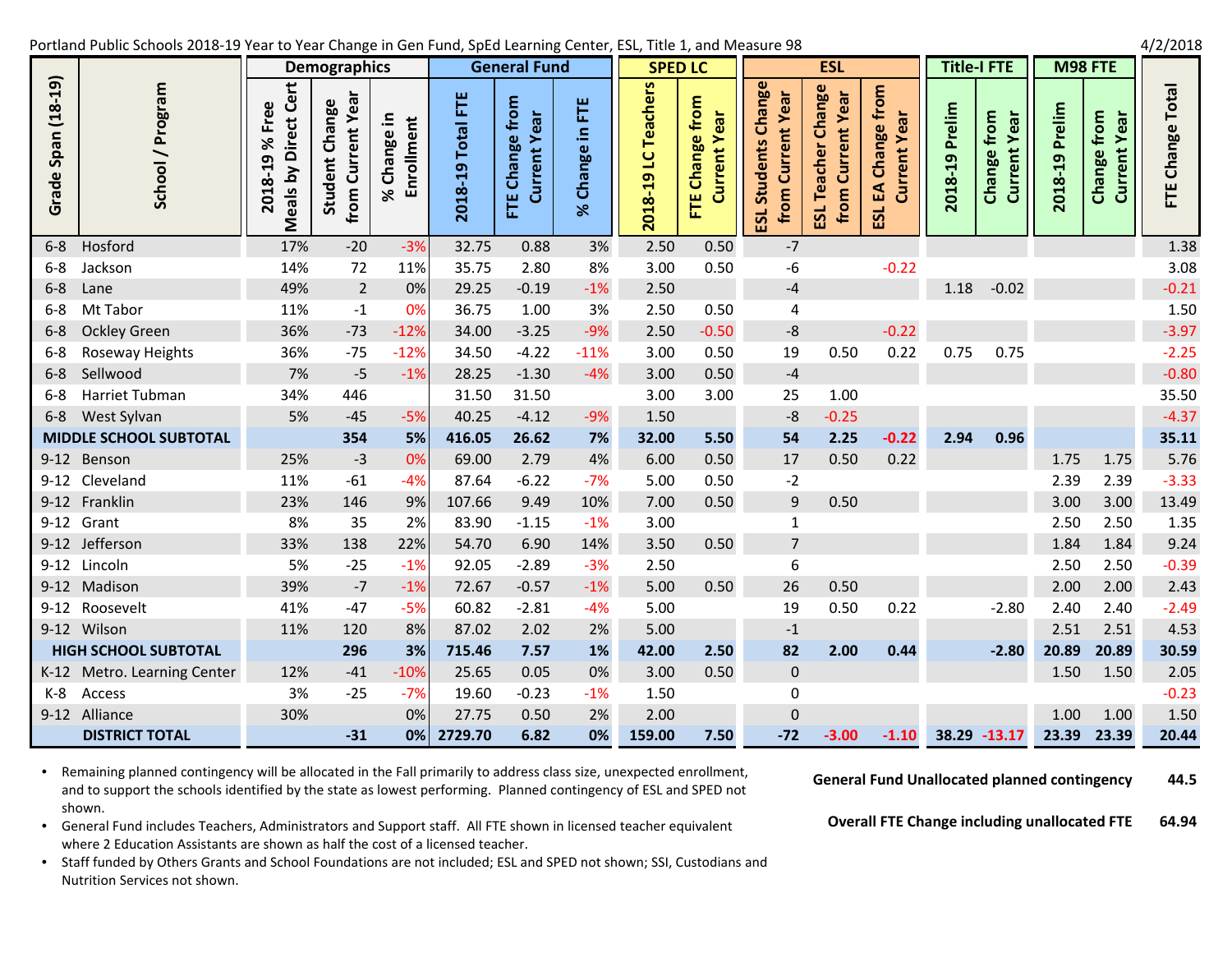## Portland Public Schools 2018‐19 Year to Year Change in Gen Fund, SpEd Learning Center, ESL, Title 1, and Measure 98 4/2/2018

|                                                                          |         | Demographics                                                                                    |                                                                  | <b>General Fund</b>                                             |                                               |                                                                      | <b>SPED LC</b> |                                                             | <b>ESL</b>                              |             |                                                                      | <b>Title-I FTE</b>                            |                                                                  | M98 FTE                                                |                         |
|--------------------------------------------------------------------------|---------|-------------------------------------------------------------------------------------------------|------------------------------------------------------------------|-----------------------------------------------------------------|-----------------------------------------------|----------------------------------------------------------------------|----------------|-------------------------------------------------------------|-----------------------------------------|-------------|----------------------------------------------------------------------|-----------------------------------------------|------------------------------------------------------------------|--------------------------------------------------------|-------------------------|
| 19)<br>$\infty$<br>$\overline{u}$<br>요<br><b>S</b><br>$\omega$<br>Φ<br>ပ | br<br>ທ | π<br>$\cup$<br>ω<br>c<br>ים<br>o<br>↽<br>C<br>œ<br>న్<br>-<br>$\Box$<br>с<br>$\sim$<br><b>i</b> | ш<br>ω<br>໑<br>↽<br>$\infty$<br>ш<br>↽<br>o<br>$\mathbf{\Omega}$ | ω<br>юn<br>. .<br>ω<br>19<br>$\mathbf C$<br>ш<br>$\bullet$<br>ய | ш<br>$\overline{\phantom{0}}$<br>ы<br>╰°<br>๛ | m<br>ഩ<br>↽<br>$\alpha$<br>↽<br>$\bullet$<br>$\overline{\mathbf{N}}$ | ω<br>oo<br>ш   | ω<br>60<br>ю.<br>ω<br>œ<br>ω<br>ω<br>=<br>_<br>تت<br>S<br>ш | ω<br>60<br>$\overline{\mathbf{5}}$<br>ڪ | ш<br>S<br>ш | -<br>თ<br>H<br>$\infty$<br>↽<br>$\bullet$<br>$\overline{\mathbf{N}}$ | $\overline{O}$<br>ω<br>60<br>൹<br>$\cup$<br>ပ | -<br>ω<br>თ<br>Н<br>$\infty$<br>↽<br>$\bullet$<br>$\overline{N}$ | ത<br>o<br>$\omega$<br>ω<br>50<br>$\mathbf \sigma$<br>ں | œ<br>$\omega$<br>w<br>ш |

#### **School / Program / Program Notes regarding FTE changes**

| Abernethy               | Going to section allocations by grade level resulted in one less homeroom in grades 1-5 because of a slight enrollment decrease at one grade level. Also less<br>projected enrollment in Kindergarten is resulting in one less Kindergarten homeroom. Fall balancing to provide additional FTE if enrollment goes up.          |
|-------------------------|--------------------------------------------------------------------------------------------------------------------------------------------------------------------------------------------------------------------------------------------------------------------------------------------------------------------------------|
| Astor                   | Projected enrollment in Kindergarten sees a reduction of one Kindergarten homeroom from 2017-18 to 2018-19. Projected enrollment down 41 students. K-8<br>from 2017-18 to 2018-19                                                                                                                                              |
| Beach                   | Projected enrollment down 24 students from 2017-18 to 2018-19.                                                                                                                                                                                                                                                                 |
| <b>Beverly Cleary</b>   | Beverly Cleary is dropping from over 900 students to below 800. Some K-4 students are being reassigned to Irvington and Rose City Park as part of Boundary                                                                                                                                                                     |
| Boise-Eliot/Humboldt    | Boise-Eliot/Humboldt is changing from a K-8 to a K-5 and dropping from over 500 students to below 400.                                                                                                                                                                                                                         |
| César Chávez            | Down 17 students projected year-to-year.                                                                                                                                                                                                                                                                                       |
| Chapman                 | Projected enrollment down 32 students year-to-year. Previously allocated AP beyond enrollment level allocation. No longer qualifies for Equity resulting in a<br>1.0 FTE loss. Allocating homerooms by grade level results in higher class sizes in 5th grade which will be addressed if student enrollment increases for Fall |
| Chief Joseph            | Projected enrollment down 11 year-to-year. Previous years included additional FTE beyond enrollment to support transition to K-5.                                                                                                                                                                                              |
| Cleveland               | Projected enrollment down 61 year-to-year. Change in equity formula resulted in a 4.5 FTE loss. Have same amount of enrollment and FTE as Wilson for 2018-                                                                                                                                                                     |
| <b>Creative Science</b> | No longer qualifies for equity allocation of 0.5 FTE.                                                                                                                                                                                                                                                                          |
| Grant                   | No longer qualifies for equity allocation of 3.0 FTE because of change in HS Equity allocation.                                                                                                                                                                                                                                |
| Grout                   | No longer Title-I (falls below 40% Free by Direct Certification).                                                                                                                                                                                                                                                              |
| <b>Harrison Park</b>    | Projected enrollment down 23 year-to-year. HU % dropped from 85% to 79% which resulted in a loss of 1.0 FTE.                                                                                                                                                                                                                   |
| Hayhurst                | No longer qualifies for Equity allocation. Loss of 1.0 FTE.                                                                                                                                                                                                                                                                    |
| Irvington               | Projected enrollment down 76 students year-to-year. Lost AP because no longer qualifies.                                                                                                                                                                                                                                       |
| James John              | Projected enrollment down 49 year-to-year. Lost 0.5 from Equity Allocation because of loss of total students and loss of HU students.                                                                                                                                                                                          |
| Kelly                   | Projected enrollment down 49 students.                                                                                                                                                                                                                                                                                         |
| Lee                     | Projected enrollment down 144 students. Loss of AP. Loss of Equity of 1.0 because of enrollment change and slight reduction in percentage of HU students.                                                                                                                                                                      |
| Lewis                   | Projected enrollment down 30 students year-to-year. Losing 1.5 FTE as no longer qualifies for Equity Allocation.                                                                                                                                                                                                               |
| Lincoln                 | Projected enrollment down 25 students year-to-year. Change in HS Equity Allocation results in a 2.0 FTE loss.                                                                                                                                                                                                                  |
| Llewellyn               | Projected enrollment down 27 students.                                                                                                                                                                                                                                                                                         |
| Madison                 | Previously allocated additional FTE beyond enrollment levels.                                                                                                                                                                                                                                                                  |
| Markham                 | No longer Title-I (falls below 40% Free by Direct Certification).                                                                                                                                                                                                                                                              |
| MLK Jr                  | Projected enrollment down 80 students. Loss of number of total students and HU students resulted in a 0.5 Equity Allocation reduction                                                                                                                                                                                          |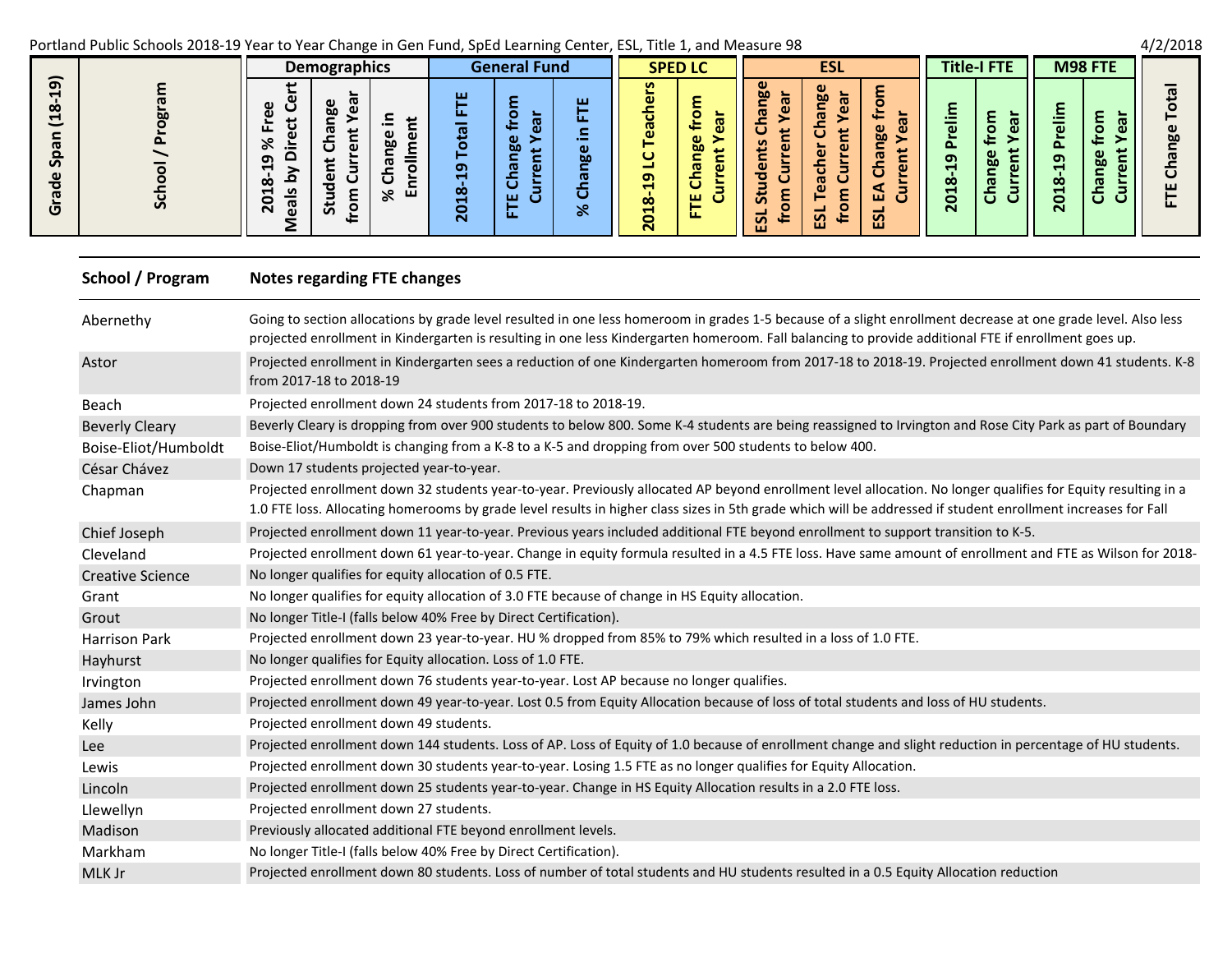# Portland Public Schools 2018‐19 Year to Year Change in Gen Fund, SpEd Learning Center, ESL, Title 1, and Measure 98 4/2/2018

| $\cdot$ $\cdot$ $\cdot$ $\cdot$                                                                                                    |   |                                                                                                                                                                 |                                                                                                                                |                                                                                                                                  |                                                                                      |                                                                               |                                                                                                                                   |                                                                        |
|------------------------------------------------------------------------------------------------------------------------------------|---|-----------------------------------------------------------------------------------------------------------------------------------------------------------------|--------------------------------------------------------------------------------------------------------------------------------|----------------------------------------------------------------------------------------------------------------------------------|--------------------------------------------------------------------------------------|-------------------------------------------------------------------------------|-----------------------------------------------------------------------------------------------------------------------------------|------------------------------------------------------------------------|
|                                                                                                                                    |   | <b>Demographics</b>                                                                                                                                             | <b>General Fund</b>                                                                                                            | <b>SPED LC</b>                                                                                                                   | <b>ESL</b>                                                                           | <b>Title-I FTE</b>                                                            | M98 FTE                                                                                                                           |                                                                        |
| $\widehat{\mathbf{e}}$<br>4<br>(18<br>c<br>$\boldsymbol{\sigma}$<br>요<br>S<br>$\mathbf{\omega}$<br>Ō<br>$\boldsymbol{\sigma}$<br>ပ | S | ω<br>ത<br>ω<br>C<br>ω<br>ъo<br>$\overline{\phantom{0}}$<br>ത<br>ω<br>90<br>ы<br>┕<br>σ<br>ത<br>ω<br>ں<br>n<br>ш<br>৯<br>↽<br>٠<br>O<br>ù,<br>$\mathbf{a}$<br>تت | ш<br>ш<br>$\sim$<br>თ<br>$\overline{\phantom{0}}$<br>∞<br>ഄ<br>$\overline{\phantom{0}}$<br>90<br>$\blacksquare$<br>∾<br>$\sim$ | m<br>ω<br>Ō<br>œ<br>u.,<br>Φ<br>ω<br><b>br</b><br>൹<br>ണ<br>−<br>ш<br>$\infty$<br>一<br>ய<br>$\bullet$<br>$\overline{\mathbf{N}}$ | ω<br>۵٥<br>ы<br>œ<br>ω<br>ω<br>ь٥<br>n<br>C<br>S<br>≓ت<br>ທ<br>S<br>ے<br>ш<br>ш<br>ш | ന<br>ъ.<br>↽<br>$\infty$<br>↽<br>$\circ$<br>c<br>u<br>$\overline{\mathbf{N}}$ | τσ.<br>-<br>ω<br>ω<br>$\bullet$<br>ω<br>თ<br><b>bo</b><br>Н<br>$\mathbf{a}$<br>$\infty$<br>τo<br>↽<br>$\circ$<br>O<br>Ч<br>$\sim$ | $\boldsymbol{\sigma}$<br>⊢<br>$\bullet$<br>60<br>π<br>む<br>ш<br>⊢<br>ட |

Ockley Green

Projected enrollment down 73 year‐to‐year. Previously allocated additional FTE beyond enrollment levels.

### **School / Program / Program Notes regarding FTE changes**

| Peninsula       | No longer Title-I (falls below 40% Free by Direct Certification).                                                                                            |
|-----------------|--------------------------------------------------------------------------------------------------------------------------------------------------------------|
| Rieke           | Projected enrollment down 12 students year-to-year. Previously allocated additional FTE beyond enrollment levels.                                            |
| Rigler          | Projected enrollment down 130 students year-to-year. Loss of 1.0 from Equity Allocation because of loss of students overall.                                 |
| Roosevelt       | Projected enrollment down 47 students. Previously allocated additional 2.8 FTE beyond enrollment levels. No longer Title-I.                                  |
| Rosa Parks      | Projected enrollment down 38 students. Loss of AP. Loss of 0.5 FTE of Equity because of reduction of overall enrollment. Previously allocated additional FTE |
| Roseway Heights | Enrollment down 75 students year-to-year. Previously allocated additional FTE beyond enrollment levels. Loss of K-5 arts                                     |
| Sabin           | Projected enrollment down 121 students year-to-year. Loss of AP. Loss of 1.0 for Equity as no longer qualifies. Loss of 1.96 of non formula                  |
| Scott           | Projected enrollment down 59 students year-to-year. Loss of AP by formula. Counselor reduced from 1.5 to 1.0.                                                |
| Sellwood        | Change from ratio to section allocation resulted in a 1.19 FTE loss.                                                                                         |
| Sitton          | Previously allocated additional 1.65 FTE beyond enrollment levels.                                                                                           |
| Skyline         | Previously allocated 2.42 additional FTE beyond enrollment levels. Projected enrollment down 19 students year-to-year.                                       |
|                 | Sunnyside Environmenta Loss of 1.0 FTE because no longer qualifies for Equity Allocation. Previously allocated 0.6 additional FTE beyond enrollment levels.  |
| Vestal          | Projected enrollment down 142 students year-to-year. Previously allocated AP beyond enrollment level allocation. Previously allocated 2.47 additional FTE    |
| West Sylvan     | Previously allocated additional 2.5 FTE beyond enrollment levels. Projected enrollment down 45 students year-to-year.                                        |
| Winterhaven     | Previously allocated additional 1.0 FTE beyond enrollment levels. Lost 0.77 FTE due to formula change from ratio to sections.                                |
| Woodlawn        | Previously allocated additional 2.8 FTE beyond enrollment levels. Lost 0.5 of Equity because of percentage of HU dropped from 81% to 76%                     |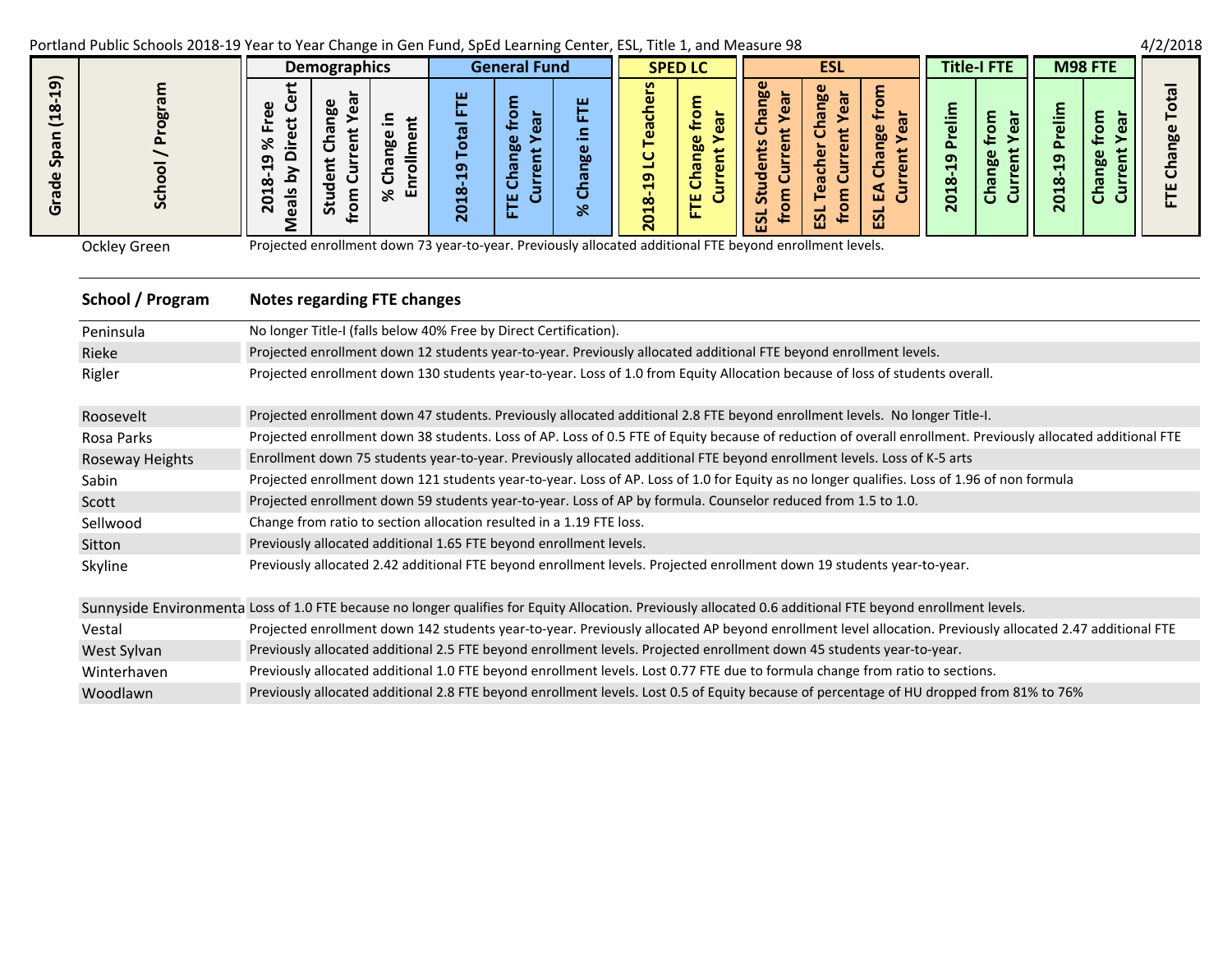| $(2018 - 2019)$<br>Grade Span | School / Program     | % Range<br>Historically<br>Underserved | % Range<br><b>Direct</b><br>Certification | 2018-2019 Total<br><b>Student Count</b><br>for Staffing | <b>General Fund</b><br><b>Total FTE</b><br>as of 3/23/18 | Student<br>Count/General<br><b>Fund FTE</b> | %<br>Free by<br>Direct<br>Certification | % Historically<br>Underserved |
|-------------------------------|----------------------|----------------------------------------|-------------------------------------------|---------------------------------------------------------|----------------------------------------------------------|---------------------------------------------|-----------------------------------------|-------------------------------|
| $K-5$                         | Rosa Parks           | 80-100% HU                             | 16-80% DC                                 | 259                                                     | 21.35                                                    | 12.13                                       | 76%                                     | 96%                           |
| K-5                           | MLK Jr               | 80-100% HU                             | 16-80% DC                                 | 310                                                     | 25.00                                                    | 12.40                                       | 49%                                     | 81%                           |
| K-5                           | Vestal               | 61-80% HU                              | 16-80% DC                                 | 247                                                     | 19.10                                                    | 12.93                                       | 42%                                     | 69%                           |
| $K-5$                         | Whitman              | 61-80% HU                              | 16-80% DC                                 | 258                                                     | 19.90                                                    | 12.96                                       | 51%                                     | 75%                           |
| K-5                           | Sitton               | 80-100% HU                             | 16-80% DC                                 | 358                                                     | 27.30                                                    | 13.11                                       | 60%                                     | 85%                           |
| K-5                           | Rigler               | 80-100% HU                             | 16-80% DC                                 | 346                                                     | 25.50                                                    | 13.57                                       | 51%                                     | 85%                           |
| $K-5$                         | Peninsula            | 61-80% HU                              | 16-80% DC                                 | 283                                                     | 20.30                                                    | 13.94                                       | 36%                                     | 68%                           |
| K-5                           | Lee                  | 61-80% HU                              | 16-80% DC                                 | <b>BO6</b>                                              | 21.85                                                    | 14.00                                       | 44%                                     | 76%                           |
| K-5                           | James John           | 61-80% HU                              | 16-80% DC                                 | 346                                                     | 23.75                                                    | 14.57                                       | 42%                                     | 72%                           |
| K-5                           | Boise-Eliot/Humboldt | 80-100% HU                             | 16-80% DC                                 | 343                                                     | 23.50                                                    | 14.60                                       | 57%                                     | 88%                           |
| K-5                           | Scott                | 61-80% HU                              | 16-80% DC                                 | 467                                                     | 31.65                                                    | 14.76                                       | 45%                                     | 75%                           |
| $K-5$                         | Woodmere             | 61-80% HU                              | 16-80% DC                                 | B01                                                     | 20.35                                                    | 14.79                                       | 47%                                     | 76%                           |
| K-5                           | Woodlawn             | 61-80% HU                              | 16-80% DC                                 | <b>3</b> 19                                             | 21.55                                                    | 14.80                                       | 45%                                     | 76%                           |
| K-5                           | Grout                | 61-80% HU                              | 16-80% DC                                 | 399                                                     | 25.95                                                    | 15.38                                       | 38%                                     | 63%                           |
| K-5                           | Kelly                | 61-80% HU                              | 16-80% DC                                 | 521                                                     | 33.65                                                    | 15.48                                       | 44%                                     | 77%                           |
| K-5                           | Irvington            | 41-60% HU                              | 16-80% DC                                 | 364                                                     | 23.20                                                    | 15.69                                       | 16%                                     | 48%                           |
| K-5                           | Beach                | 61-80% HU                              | 16-80% DC                                 | 440                                                     | 26.95                                                    | 16.33                                       | 26%                                     | 61%                           |
| K-5                           | Atkinson             | 41-60% HU                              | 0-15% DC                                  | 407                                                     | 24.70                                                    | 16.48                                       | 15%                                     | 48%                           |
| K-5                           | Stephenson           | 0-40% HU                               | 0-15% DC                                  | 351                                                     | 21.00                                                    | 16.71                                       | 5%                                      | 30%                           |
| K-5                           | Markham              | 41-60% HU                              | 16-80% DC                                 | 460                                                     | 27.45                                                    | 16.76                                       | 33%                                     | 60%                           |
| $K-5$                         | Rose City Park       | 41-60% HU                              | 16-80% DC                                 | 567                                                     | 33.60                                                    | 16.88                                       | 20%                                     | 46%                           |
| K-5                           | Woodstock            | 0-40% HU                               | 16-80% DC                                 | 551                                                     | 31.80                                                    | 17.33                                       | 17%                                     | 37%                           |
| $K-5$                         | Chief Joseph         | 41-60% HU                              | 16-80% DC                                 | 352                                                     | 20.00                                                    | 17.60                                       | 22%                                     | 47%                           |
| $K-5$                         | Maplewood            | 0-40% HU                               | 0-15% DC                                  | 385                                                     | 21.50                                                    | 17.91                                       | 9%                                      | 26%                           |
| $K-5$                         | Sabin                | 0-40% HU                               | 0-15% DC                                  | 426                                                     | 23.70                                                    | 17.97                                       | 12%                                     | 37%                           |
| K-5                           | Chapman              | 0-40% HU                               | 16-80% DC                                 | 522                                                     | 28.71                                                    | 18.18                                       | 18%                                     | 37%                           |
| K-5                           | <b>Forest Park</b>   | 0-40% HU                               | 0-15% DC                                  | 453                                                     | 24.90                                                    | 18.19                                       | 1%                                      | 19%                           |
| K-5                           | <b>Buckman</b>       | 41-60% HU                              | 16-80% DC                                 | 474                                                     | 25.70                                                    | 18.44                                       | 19%                                     | 44%                           |
| $K-5$                         | Lewis                | 0-40% HU                               | 0-15% DC                                  | <b>389</b>                                              | 21.00                                                    | 18.52                                       | 14%                                     | 38%                           |
| K-5                           | Capitol Hill         | 0-40% HU                               | 0-15% DC                                  | 443                                                     | 23.70                                                    | 18.69                                       | 13%                                     | 33%                           |
| K-5                           | Rieke                | 0-40% HU                               | 0-15% DC                                  | <b>389</b>                                              | 20.50                                                    | 18.98                                       | 7%                                      | 30%                           |
| $K-5$                         | Glencoe              | 0-40% HU                               | 0-15% DC                                  | 462                                                     | 23.70                                                    | 19.49                                       | 11%                                     | 37%                           |
| $K-5$                         | Duniway              | 0-40% HU                               | 0-15% DC                                  | 501                                                     | 25.40                                                    | 19.72                                       | 6%                                      | 25%                           |
| $K-5$                         | Llewellyn            | 0-40% HU                               | 0-15% DC                                  | 473                                                     | 23.70                                                    | 19.96                                       | 5%                                      | 26%                           |
| K-5                           | Ainsworth            | 0-40% HU                               | 0-15% DC                                  | 646                                                     | 32.35                                                    | 19.97                                       | $2\%$                                   | 28%                           |
| K-5                           | <b>Bridlemile</b>    | 0-40% HU                               | 0-15% DC                                  | 538                                                     | 26.90                                                    | 20.00                                       | 8%                                      | 30%                           |
| $K-5$                         | Richmond             | 0-40% HU                               | 0-15% DC                                  | 640                                                     | 31.85                                                    | 20.09                                       | 3%                                      | 20%                           |
| $K-5$                         | Alameda              | 0-40% HU                               | 0-15% DC                                  | 722                                                     | 35.05                                                    | 20.60                                       | 3%                                      | 22%                           |
| K-5                           | Abernethy            | 0-40% HU                               | 0-15% DC                                  | 517                                                     | 24.20                                                    | 21.36                                       | 5%                                      | 24%                           |
|                               | K-5 Subtotal         |                                        |                                           | 16535                                                   | 982.26                                                   | 16.83                                       |                                         |                               |